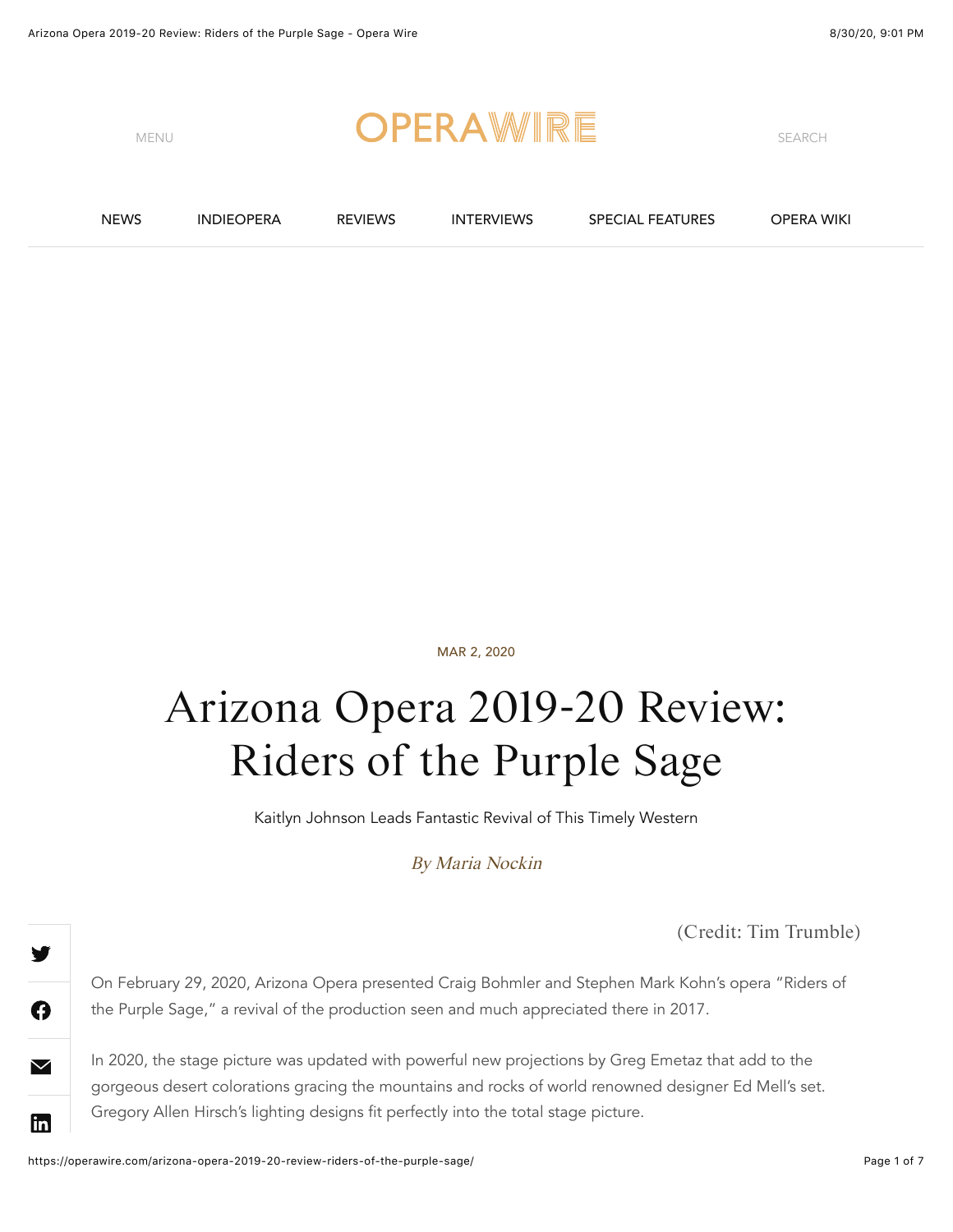stro

w





## The Western Front

The opera, "Riders of the Purple Sage," adapted from Zane Grey's novel of the same name, tells of Jane Withersteen's fight to keep her property when Mormon Elder Tull wants to make it his by marrying her. The story takes place in in 1871 in a part of Southern Utah where neither federal nor state law had yet been established.

Fenlon Lamb's stage direction tells the story in a no-nonsense manner that allows those who had not read the novel to understand the many-faceted plot. Jane, in particular, gradually changes her mind about her church and its people and acts accordingly.

Kathleen Trott's costumes for women represented the time and their stations in society; there were bustled dresses for Jane and a simple poncho for Bess. She dressed the men in classic western wear with hats and guns. Fight Director Andrea Robertson organized realistic fight sequences in the opening scene, especially during the scene where Venters shoots the rustlers and the Church scene.

After a short musical statement, the curtain opened on Jane's ranch. Elder Tull, sung by mahogany-voiced baritone Keith Phares, is harassing her by insisting her head rider, Venters, is a criminal who deserves punishment. Their dialogue becomes more intense as a stranger named Lassiter, sung by powerful baritone Christian Bowers, arrives and frees Venters by holding his captors at gunpoint. Although no horse can be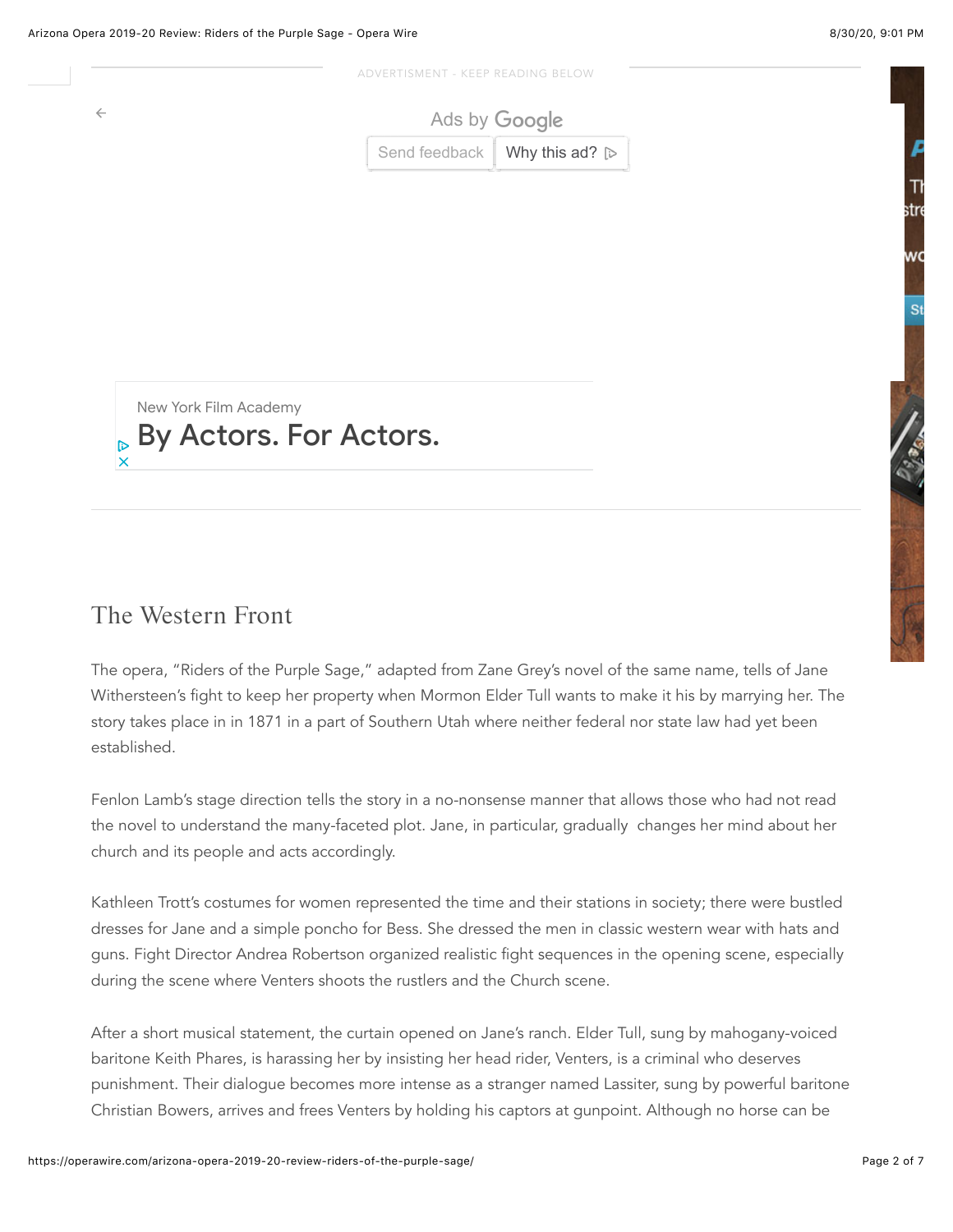seen, Bohmler writes the galloping hoofs into the music.

At this point, Jane, interpreted by Kaitlyn Johnson, is just beginning to realize that Elder Tull and his followers are not God-loving men and do not represent her religion as she knows it. Johnson has a strong dramatic voice and the kind of acting skills that showed her character's growth from one scene to the next.

Bille Bruley was an energetic Bern Venters who fought credibly with his captors. After vocally surmounting huge orchestral surges, he left to find Jane's stolen cattle and the masked rider who helped steal them.

[New York Film Academy](https://googleads.g.doubleclick.net/aclk?sa=l&ai=CY6HIKBNMX_3rO8SW1wbnzJkQvZbgkVugs-eVyQqZpsy_sxMQASDt0tw5YOHa8QOgAZ2Nis4DyAEBqAMByAPLBKoE9wFP0JCsGrj5DqednofEy71L4VK1Q0UV01dTswYW_jF1ArLgQrLw-bTzSeo21Ye4JHt2BgBla916aXzVX7h2s3GhHk4KdqK7okARDDHU84s0mXvSggysMdDzgCIXTETj_cvLlHfAoU7pW-hsA8tNW-SWKEPWjuwBnIY4XeR3_BFb-f4R-VS1yZe-frnQ1-l0BVCwOcPm4PsXJkuVqtwCL2aWsgt87WABbNJAE8utWSMX_WvLVT5o-02OG_G20XY2nOE6Bxs5-Xv6ED2pXNSYiYslQVaar4SAewyXf2AuxWqVniHWJ_J0nYK-Y7051L_LwOY4lFrjl17AwATh_MTiOoAH8ayGNagHjs4bqAfVyRuoB5PYG6gHugaoB_DZG6gH8tkbqAemvhuoB-zVG6gH89EbqAfs1RuoB5bYG6gHwtob2AcB0ggJCIDhgBAQARgfsQnKHy7bvGOoTIAKAZgLAcgLAdgTDYgUAg&ae=1&num=1&sig=AOD64_3Kh-x9GJoC1qwIL0Y6KdYU5_B4wQ&client=ca-pub-5269731775138695&nb=1&adurl=https://www.nyfa.edu/g-landing/acting-1b.php%3Futm_source%3DGoogle%26utm_medium%3Dcpc%26Keyword%3D%26Ad%3D409570297358%26utm_content%3Dtype%26Campaign%3DProsp%2520Acting%2520School%2520N.%2520Europe%2520(Intl%2520Display)%2520-%2520Keywords%2520Acting%2520By%2520Actors%26gclid%3DEAIaIQobChMI_Z_w-ujD6wIVRMvVCh1nZgYCEAEYASAAEgIdifD_BwE)  $_{\mathbb{P}}$  [By Actors. For Actors.](https://googleads.g.doubleclick.net/aclk?sa=l&ai=CY6HIKBNMX_3rO8SW1wbnzJkQvZbgkVugs-eVyQqZpsy_sxMQASDt0tw5YOHa8QOgAZ2Nis4DyAEBqAMByAPLBKoE9wFP0JCsGrj5DqednofEy71L4VK1Q0UV01dTswYW_jF1ArLgQrLw-bTzSeo21Ye4JHt2BgBla916aXzVX7h2s3GhHk4KdqK7okARDDHU84s0mXvSggysMdDzgCIXTETj_cvLlHfAoU7pW-hsA8tNW-SWKEPWjuwBnIY4XeR3_BFb-f4R-VS1yZe-frnQ1-l0BVCwOcPm4PsXJkuVqtwCL2aWsgt87WABbNJAE8utWSMX_WvLVT5o-02OG_G20XY2nOE6Bxs5-Xv6ED2pXNSYiYslQVaar4SAewyXf2AuxWqVniHWJ_J0nYK-Y7051L_LwOY4lFrjl17AwATh_MTiOoAH8ayGNagHjs4bqAfVyRuoB5PYG6gHugaoB_DZG6gH8tkbqAemvhuoB-zVG6gH89EbqAfs1RuoB5bYG6gHwtob2AcB0ggJCIDhgBAQARgfsQnKHy7bvGOoTIAKAZgLAcgLAdgTDYgUAg&ae=1&num=1&sig=AOD64_3Kh-x9GJoC1qwIL0Y6KdYU5_B4wQ&client=ca-pub-5269731775138695&nb=0&adurl=https://www.nyfa.edu/g-landing/acting-1b.php%3Futm_source%3DGoogle%26utm_medium%3Dcpc%26Keyword%3D%26Ad%3D409570297358%26utm_content%3Dtype%26Campaign%3DProsp%2520Acting%2520School%2520N.%2520Europe%2520(Intl%2520Display)%2520-%2520Keywords%2520Acting%2520By%2520Actors%26gclid%3DEAIaIQobChMI_Z_w-ujD6wIVRMvVCh1nZgYCEAEYASAAEgIdifD_BwE)

## Part Two

After a 20-minute intermission, the curtain rises on Jane communing with her late father. Lassiter tells her a stampede is approaching and he rides out in an attempt to change their direction. Again, the hoofbeats of cattle and horse are conveyed by the orchestra and the ranch is saved. The next scene shows Venters shooting rustlers. His bullet has grazed the masked rider, and he realizes his victim is a young woman, Bess, sung by Cadie Jordan. Venters and Bess sing harmoniously and fall in love as they hide from the rustlers.

Bishop Dyer, sung resonantly by Craig Colclough, confronts Jane in a dramatic duet where soprano and bass-baritone contend with forte playing by Conductor Joseph Mechavich's 50-piece orchestra.

This opera demands the Wagnerian voices readily supplied by Johnson and Colclough. Eventually, Johnson and Bruley, who are currently members the Marion Roose Pullin Arizona Opera Studio, can be expected to sing dramatic roles in larger houses.

At the end of the second act, Lassiter finds out that Bishop Dyer's people abducted his missing niece. In the third act, after Dyer preaches to a pleasantly harmonic choral congregation, their hymns provide a bit of respite from the stark drama of the situation at the Withersteen ranch. When Lassiter appears, church goers run to hide and mayhem breaks loose, but Lassiter has had a change of heart and he brings his guns to Jane.

At the end of the opera, Elder Tull's men pursue Venters and Bess as well as Lassiter and Jane. Venters had long expressed a desire to start a new life in Illinois and even Jane realizes that she cannot expect to live in